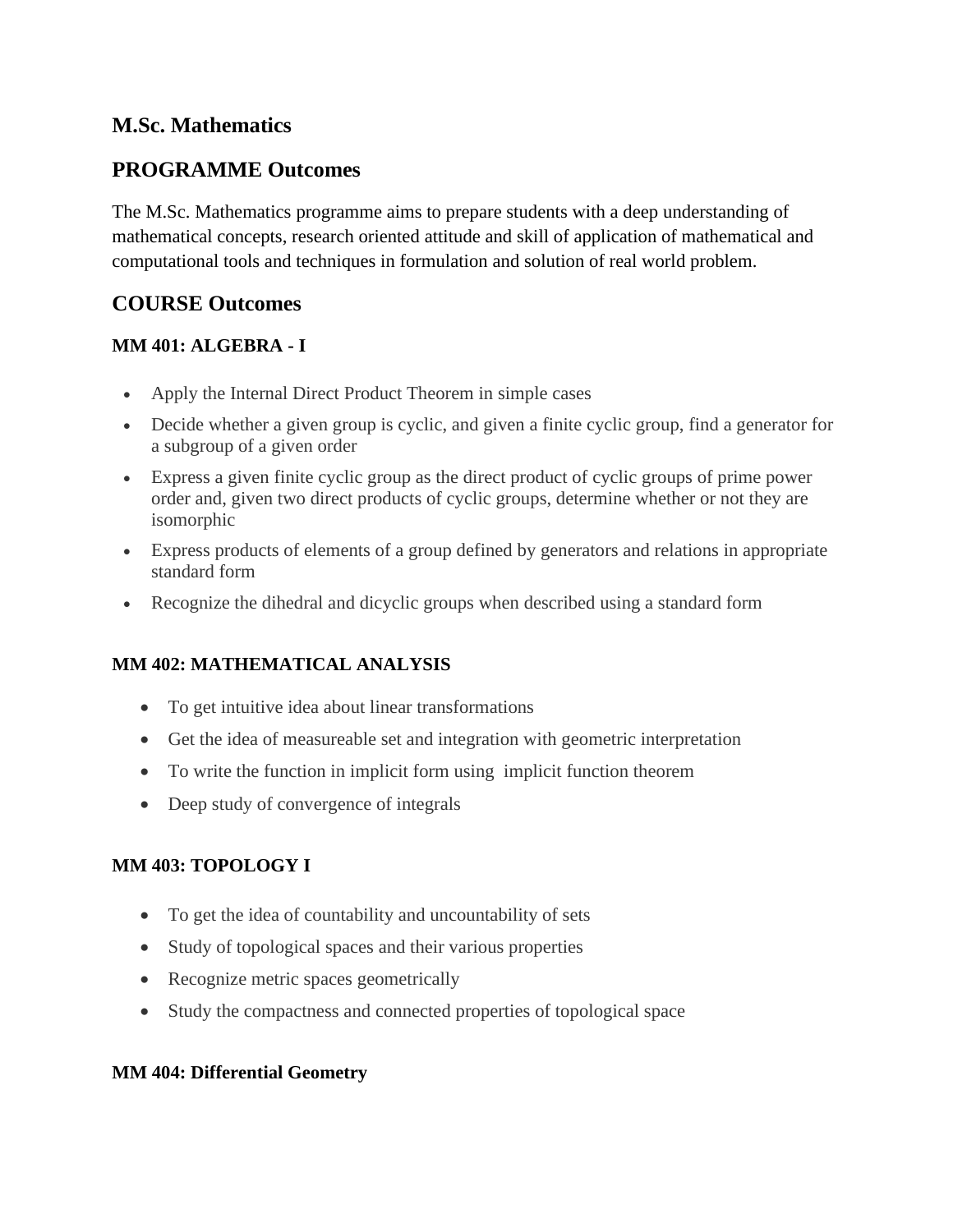- To get introduced to the concept of a regular parameterized curve
- To Understand the concept of curvature of a space curve and signed curvature
- To be able to understand the fundamental theorem for plane curves.
- To get introduced to the notion of Serret-Frenet frame for space curves
- To study involutes and evolutes of space curves with the help of examples.
- To be able to understand the fundamental theorem for space curves

### **CS-405 A: Introduction to Computer Programming using C**

- To learn the fundamental programming concepts and methodologies which are essential to building good C/C++ programs.
- To practice the fundamental programming methodologies in the  $C/C++$  programming language via laboratory experiences. Microsoft Visual Studio is the programming environment that will be used.
- To code, document, test, and implement a well-structured, robust computer program using the C/C++ programming language.
- To write reusable modules (collections of functions)

### **MM 501: ALGEBRA-II (RINGS AND MODULES)**

- To know the definitions of and understand the key concepts introduced in this module.
- To understand and be able to use the main results and proofs of this course.
- To be able to investigate the properties of a ring or module.
- To relate the concept of an ideal to homomorphisms and factor rings.
- To distinguish between the concepts of primeness and irreducibility.

## **MM 502: TOPOLOGY II**

- To get to introduct to higher separation axioms
- To analyse products of different types of topological spaces
- To learn about filters and filterbase, convergence and clustering
- To get the idea about categories and functors

#### **MM 503: DIFFERENTIAL EQUATIONS-I**

- Solve first-order ordinary differential equations
- Find solution of higer-order linear differential equations
- Solve systems of linear differential equations
- Solve the linear systems in normal form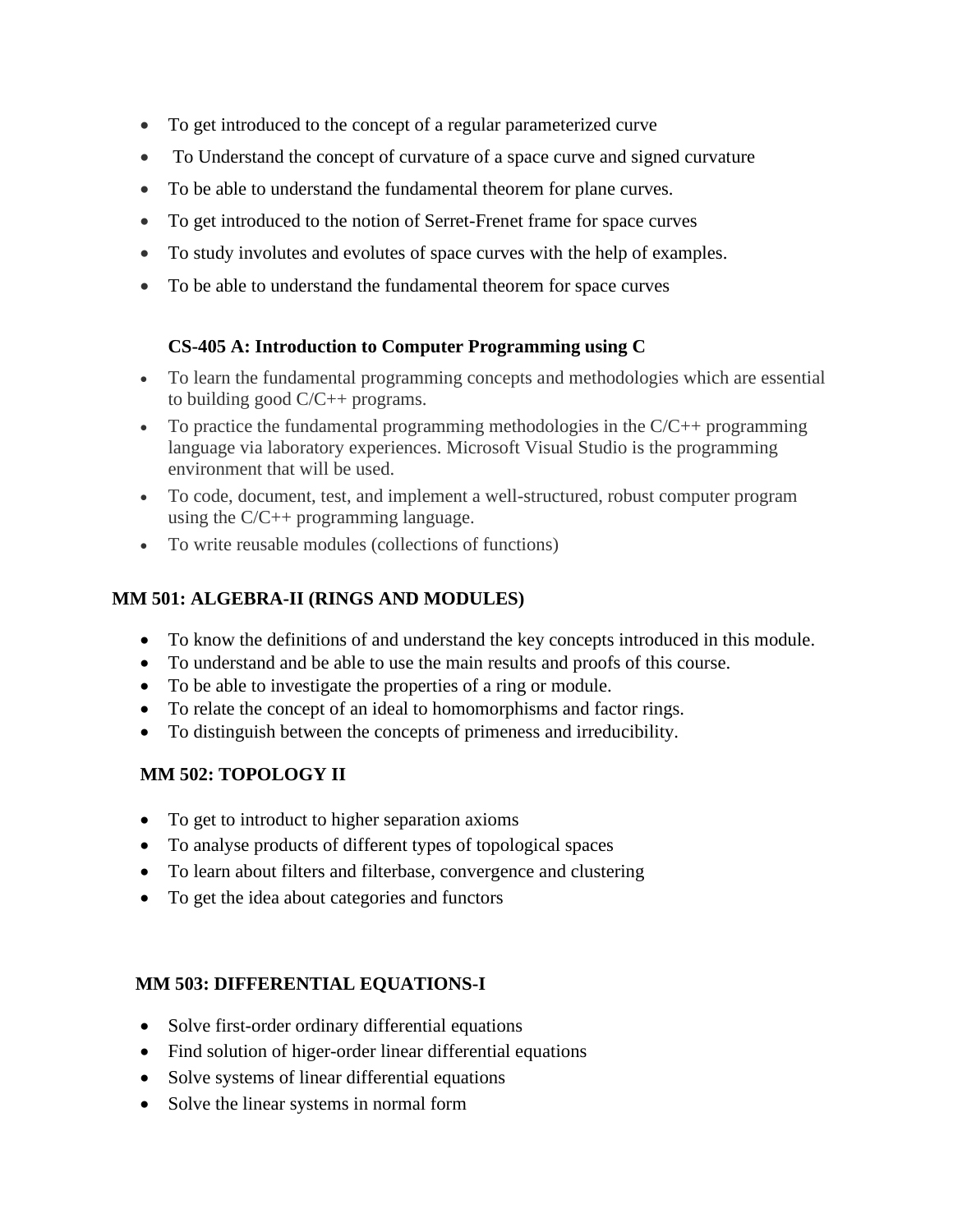### **MM 504: COMPLEX ANALYSIS**

- Define the concept of analytical function
- Study Cauchy's integral formula and about entire functions
- Study the poles and other singularities of the function
- To calculate the residue of rational functions

#### **CS 505(A): Object Oriented Programming Using C++**

- To describe the advantages of a high level language like  $C/C++$ , the programming process, and the compilation process
- To describe and use software tools in the programming process
- To design, implement, debug and test programs using the fundamental elements of  $C/C++$

## **MM601: DIFFERENTIAL MANIFOLDS**

- To study differential manifolds
- To introduce the concept of Riemann Manifolds having wide applications in various fields of Mathematics
- To understand torsion tensors and curvature

#### **MM 602: FIELD THEORY**

- To study field extensions
- To understand about normal and separable extensions
- To understand about insolvability of polynomials of higher degree

#### **MM 603: DIFFERENTIAL EQUATIONS II**

- To study differential equations started in previous semester
- To introduce more advanced techniques like Green's function and symmetry methods

## **MM606: COMPLEX ANALYSIS II**

- To introduce more advanced techniques like Green's function and symmetry methods
- To study MittagLefflers expansion
- To analyse Monodromy theorem and Harmonic methods